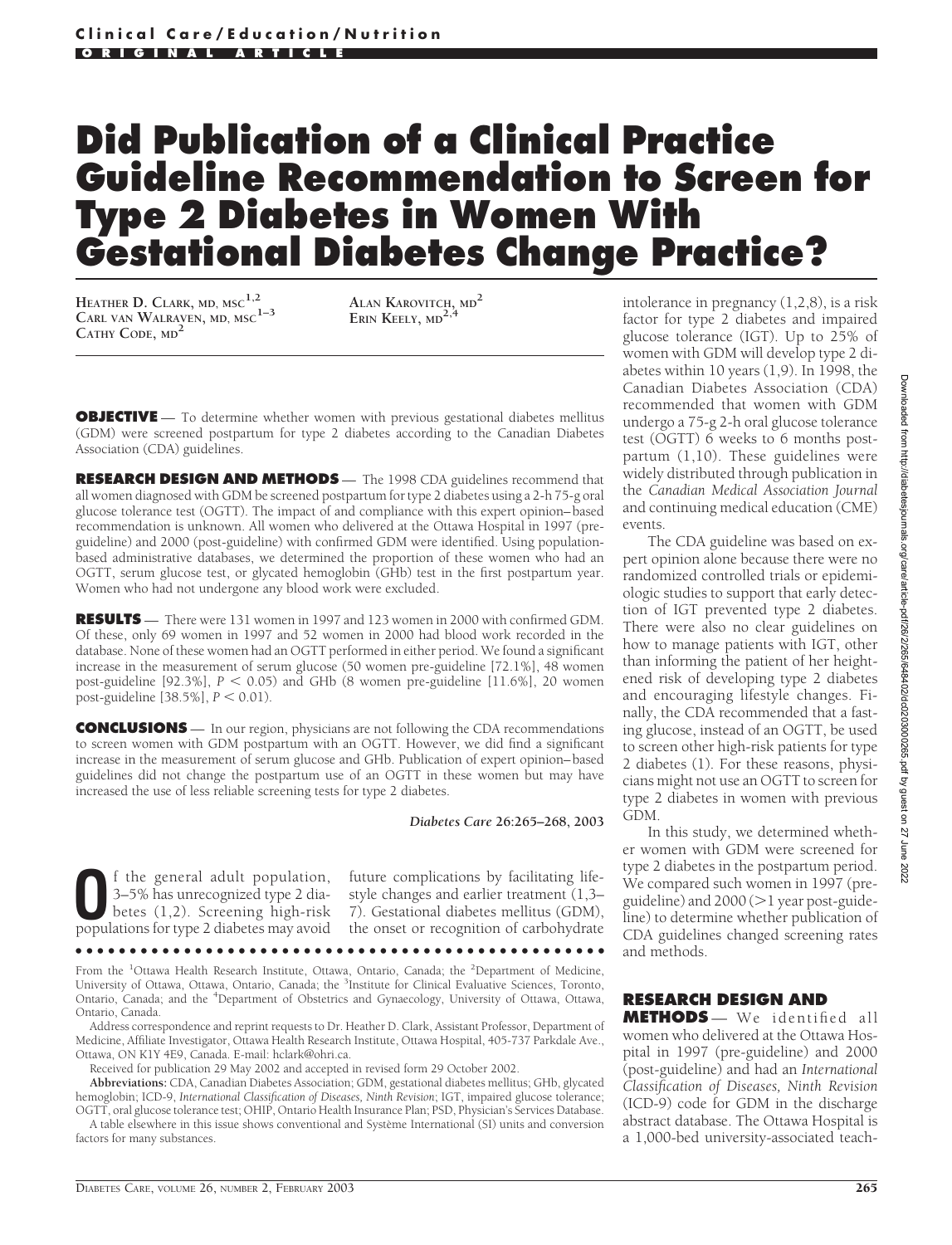

Figure 1—*Flow diagram of the progress through selection of cases.*

ing hospital with  $\sim$ 7,500 deliveries per year.

To determine the validity of these codes, we randomly selected 50 cases of GDM. For control subjects, we identified the next woman who delivered at the same hospital campus. The records of case and control subjects were reviewed to determine whether GDM was present. This required test results or a treating physician

citation that the patient met laboratory criteria for GDM  $(1,11)$ . The diagnosis of GDM was confirmed in 79.1% of the charts with an ICD-9 code for GDM and in none of the control charts.

Women were excluded from the study if they did not meet the above criteria for GDM or did not have a valid Ontario Health Insurance Plan (OHIP) number (required for linking to adminis-

**Table 1—***Baseline characteristics of the patients*

| 1997<br>(pre-guideline) | 2000<br>(post-guideline) |
|-------------------------|--------------------------|
| 69                      | 52                       |
| $32.6 \pm 4.7$          | $32.4 \pm 5.0$           |
| $28.2 \pm 7.6$          | $30.2 \pm 8.2$           |
| $38.6 \pm 2.2$          | $38.4 \pm 2.0$           |
| $3,372 \pm 675$         | $3,437 \pm 768$          |
| 21(30.4)                | 20(38.5)                 |
| 11(15.9)                | 11(21.1)                 |
| 34(49.2)                | 16(30.7)                 |
| 21(30.4)                | 32(61.5)                 |
|                         |                          |

Data are means  $\pm$  SD or *n* (%).  $^*P = 0.04$ .

trative databases to evaluate whether blood tests were performed).

Maternal characteristics associated with increased risk for type 2 diabetes and neonatal outcomes were abstracted from the chart. We recorded the name of the family physician and whether he or she was sent a consultation letter or discharge summary citing the diagnosis of GDM.

The OHIP number of each patient was encrypted to permit linkage with the Physician's Services Database (PSD). This is a population-based database that includes all residents of Ontario and captures all blood work performed in non– hospital-based laboratories. Each claim in the PSD records the test, the patient, and the date. There are distinct codes in the PSD for OGTT, glycated hemoglobin (GHb), and serum glucose. Random and fasting glucose tests have the same code.

We linked our study patients with the PSD to determine who had a claim for any of these three tests between 2 and 52 weeks after delivery. Hospital-based tests are not recorded in the PSD. Therefore, women who had no commonly performed laboratory tests (including Hb, platelet count, thyrotropin, or creatinine) or any of the screening tests recorded in the PSD were excluded because they might have had their testing done at hospital-based laboratories.

Descriptive statistics for each test in each cohort were calculated. Differences between the 1997 and 2000 cohort were calculated using the McNemar  $\chi^2$  test. SAS 8.1 for UNIX was used for all calculations. The study was approved by the Research Ethics Board of the Ottawa Hospital.

**RESULTS** — In 1997 and 2000, 333 women delivered and had a diagnosis of GDM registered in their discharge abstract record. Women were excluded for the following reasons: missing chart (*n* 42), no valid OHIP number  $(n = 21)$ , and diagnosis of GDM not confirmed (*n* 16). This left 131 and 123 potential cases from 1997 and 2000, respectively (Fig. 1). Excluding patients who had no blood tests recorded in the PSD left a final sample of 69 cases from 1997 and 52 cases from 2000.

Women from both groups were similar except that patients in the 2000 cohort were more likely to have a consult letter or discharge summary citing the di-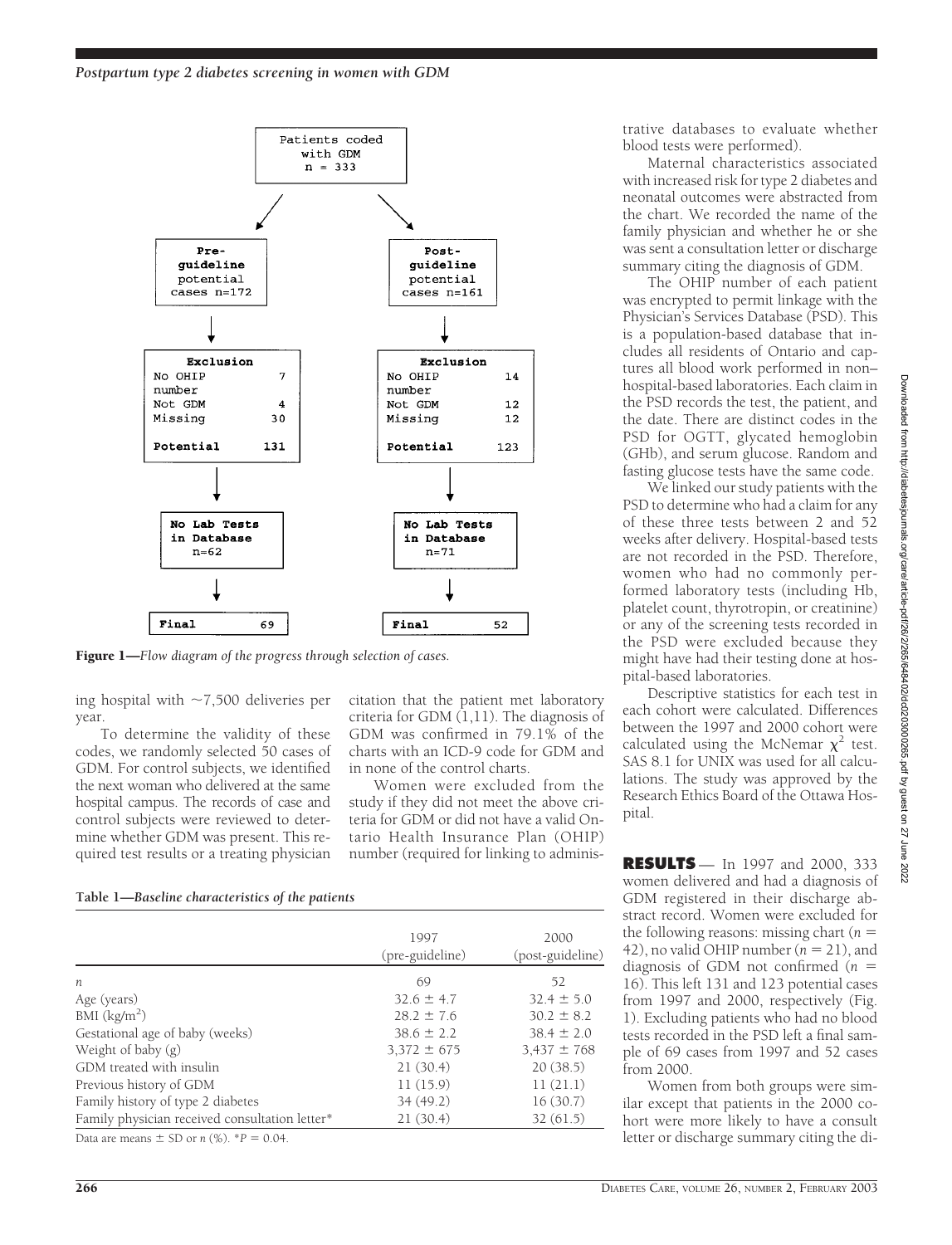|  |  |  |  |  | Table 2-Type 2 diabetes screening rates |  |
|--|--|--|--|--|-----------------------------------------|--|
|--|--|--|--|--|-----------------------------------------|--|

| <b>Test</b>   | 1997 (pre-guideline)<br>$(n = 69)$ | 2000 (post-guideline)<br>$(n = 52)$ |        |
|---------------|------------------------------------|-------------------------------------|--------|
| 75-g 2-h OGTT | $0(0.0\%)$                         | $0(0.0\%)$                          |        |
| GHb           | $8(11.6\%)$                        | 20 (38.5%)                          | < 0.01 |
| Serum glucose | 50 (72.5%)                         | 48 (92.3%)                          | < 0.05 |

agnosis of GDM sent to their family physician (Table 1).

Table 2 summarizes postpartum screening rates for type 2 diabetes before and after publication of the guideline. No women in either 1997 or 2000 were screened postpartum for type 2 diabetes using an OGTT. A total of 50 women (72.5%) had a serum glucose measured in 1997 compared with 48 women (92.3%) in 2000 (difference between two proportions was 20%, 95% CI 7–33%, *P* 0.05). In 1997, 8 women (11.6%) had GHb measured compared with 20 women (38.5%) in 2000 (difference between two proportions was 27%, 95% CI  $12-42\%$ ,  $\overline{P}$  < 0.01).

**CONCLUSIONS** — We compared the screening patterns for type 2 diabetes in patients with a history of GDM in 1997 (pre-guideline) and 2000 (postguideline) at our hospital to determine whether the recommended screening strategy of the CDA had been implemented. None of the women were screened with an OGTT either before or after the publication of the guidelines. However, patients were more likely to be screened for type 2 diabetes after the guidelines using a glucose or GHb level.

Our finding of increased utilization in these patients, presumably to screen for diabetes, is concerning. GHb is not recommended as a screening or diagnostic test by either the CDA or the American Diabetes Association for type 2 diabetes for several reasons  $(1,2)$ : it is more costly relative to serum glucose (12), test performance is not standardized between laboratories, and a normal GHb does not exclude the diagnosis of diabetes because the test is relatively insensitive. In our study, we were unable to differentiate if the GHb was for screening purposes or was in response to an abnormal blood glucose value.

Most women before the guideline had a serum glucose test in the first postpartum year. This occurrence increased after

the guideline was published. In contrast to the recommendations for postpartum women with previous GDM, the CDA guidelines recommend a fasting plasma glucose to screen for type 2 diabetes in high-risk people (1). The ambiguity in the guideline recommendations may have contributed to the increased use of plasma glucose testing in this population instead of the adoption of the 2-h OGTT as the screening test in our population. However, the OGTT has a number of advantages over the serum glucose, including increased sensitivity and identification of IGT (13,14). Such patients can benefit from exercise and lifestyle modifications as well as metformin treatment  $(3,15,16)$ .

Cabana et al. (17) have identified barriers to physician adherence of guidelines, which may account for why the OGTT is not being implemented according to the current clinical practice guidelines. These include physician-related barriers such as a lack of guideline awareness, lack of familiarity with the guideline, disagreement with the guideline, or inability to judge or trust the quality of the guideline development process and the quality of the recommendations. Davis and Taylor-Vaisey, in a systematic review, "Translating Guidelines Into Practice" (18), identified five attributes specific to the guideline that affect adoption: relative advantage, compatibility, complexity, "trialability," and "observability" (18). The discrepancy between what is recommended for other high-risk groups (fasting glucose) and women with GDM (OGTT) contributes to the lack of adoption of this guideline. As well, an OGTT might be an onerous task for the new mother with a young infant. For example, Conway and Langer (19) found that only 17.6% of women with GDM completed the 2-h 75-g OGTT  $(n = 179)$  in their study to evaluate the impact of the new American Diabetes Association diagnostic criteria on the postpartum prevalence of type 2 diabetes and IGT. This response

occurred despite test requisitions being given to the women after delivery and again at the 6-week postpartum visit. Identifying who is responsible for postpartum screening may need to be clearly determined between the care providers for the pregnancy and the family physician (20).

There are limitations to our study. Our sample size was relatively small. Because the proportion of patients who were screened with an OGTT was identical for the pre- and post-guideline groups, we believe that it is highly unlikely that our study's findings are a function of a type 2 error (21). Our relatively small sample size was partially due to our efforts to confirm the diagnosis of GDM in our patient population. Our study sample also included all cases of GDM seen at our institution during the two time periods, because the specificity of the diagnostic code in our re-abstraction study was 100%, thus avoiding selection bias (22). We could only identify those patients whose tests were completed at laboratories outside of a hospital. Therefore, any tests completed in the hospital laboratory postpartum would not have been picked up by our data collection strategy, thereby potentially representing missed screening tests. However, in general, postpartum care in our region is provided by family physicians and obstetricians whose offices and associated laboratories are located in the community sector and should therefore be identified by our coding strategy. As well, a previous analysis of the PSD for the year 2000 shows that 84.1% of all GHb tests in Eastern Ontario are done in non– hospital-based laboratories (C. van Walraven, personal communication).

Although there were little data to initially support these recommendations, more recent studies support the utility of identifying patients with IGT (3,15,16). The CDA guideline for screening patients with previous GDM with a 2-h OGTT would be facilitated if the ambiguity in the screening recommendation for various populations was removed. For example, screen all patients with a 2-h OGTT or use a two-step screening strategy, referring patients with impaired fasting glucose on the screening fasting plasma glucose test to continue on to have a 2-h OGTT. Further strategies aimed at increasing physician awareness of the importance of early identification of patients with IGT, man